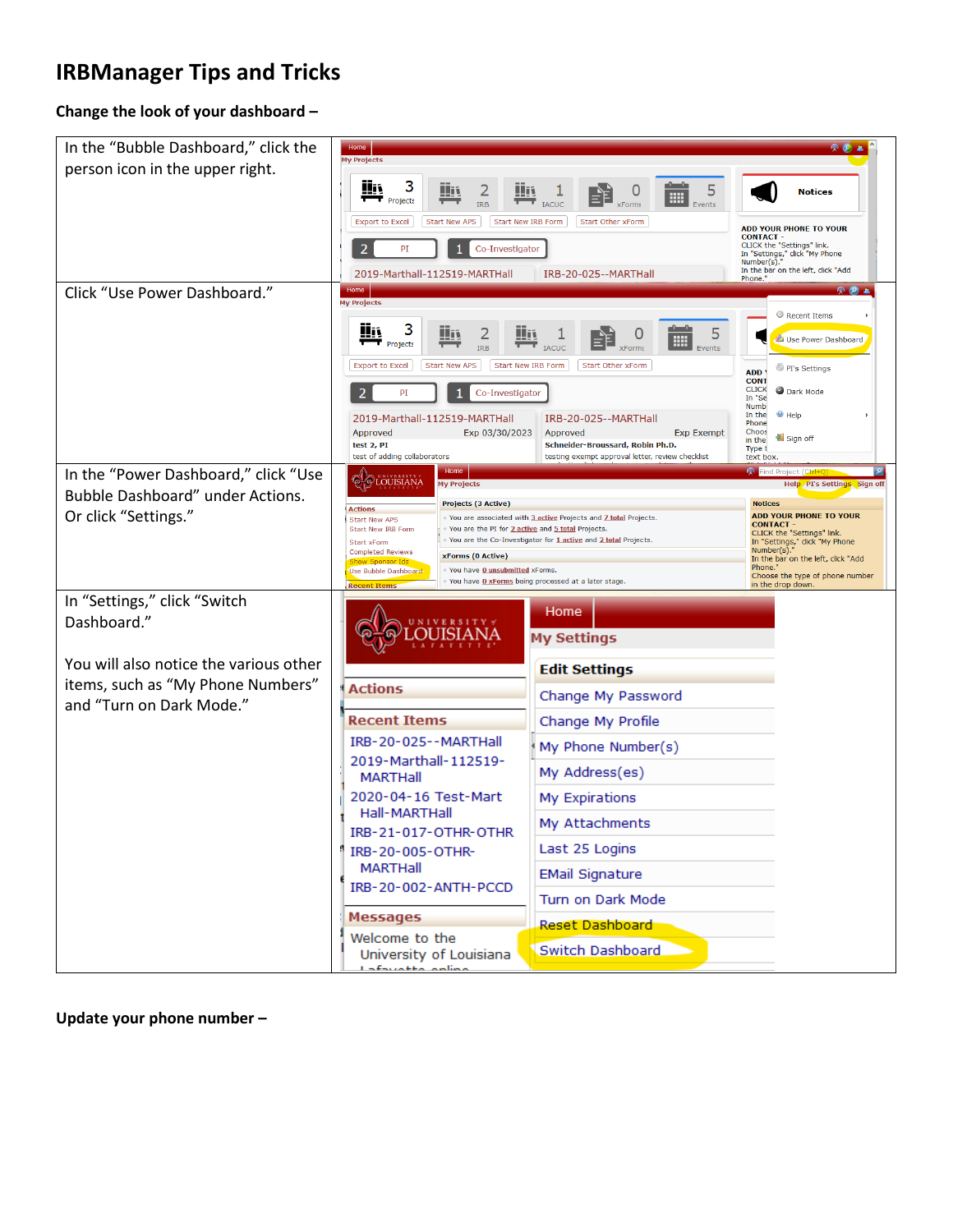| From the "Bubble Dashboard," click the          | $\Omega$                                                                              |  |
|-------------------------------------------------|---------------------------------------------------------------------------------------|--|
| person icon, then "Settings."                   |                                                                                       |  |
|                                                 |                                                                                       |  |
|                                                 | <sup>©</sup> Recent Items                                                             |  |
|                                                 |                                                                                       |  |
| From the "Power Dashboard," click "Settings"    |                                                                                       |  |
| in the upper right to get to the settings menu. | Use Power Dashboard                                                                   |  |
| Find Project (Ctrl+Q)                           | 5                                                                                     |  |
|                                                 |                                                                                       |  |
| Help PI's Settings Sign off                     | PI's Settings<br><b>ADD</b>                                                           |  |
|                                                 | <b>CONT</b>                                                                           |  |
| <b>Notices</b>                                  | <b>CLICK</b><br><b>Dark Mode</b>                                                      |  |
|                                                 | In "Se                                                                                |  |
|                                                 | <b>Numb</b>                                                                           |  |
|                                                 | In the<br>$\bullet$ Help<br>,<br>Phone                                                |  |
|                                                 | Choos                                                                                 |  |
|                                                 | ot<br>a Sign off<br>in the                                                            |  |
|                                                 | Type t                                                                                |  |
|                                                 | text box.                                                                             |  |
| In "Settings," click "My Phone Numbers."        | <b>My Settings</b>                                                                    |  |
|                                                 |                                                                                       |  |
|                                                 | <b>Edit Settings</b>                                                                  |  |
|                                                 | Change My Password                                                                    |  |
|                                                 | Change My Profile                                                                     |  |
|                                                 |                                                                                       |  |
|                                                 | My Phone Number(s)                                                                    |  |
|                                                 | My Address(es)                                                                        |  |
|                                                 | My Expirations                                                                        |  |
|                                                 | My Attachments                                                                        |  |
| On the "My Phone Numbers" page, click "Add      | Home                                                                                  |  |
| Phone" on the left under "Actions."             | <b>OUISIANA</b><br><b>My Phone Numbers</b>                                            |  |
|                                                 | <b>Phone Numbers (1)</b>                                                              |  |
|                                                 | <b>Actions</b><br>* Number<br><b>Action</b><br>Primary<br><b>Type</b>                 |  |
|                                                 | <b>Add Phone</b><br>$\mathbb{R}^2$ X<br>337-482-1419<br>✓<br><b>Business</b>          |  |
|                                                 | Done                                                                                  |  |
| Select a "Phone Type" from the dropdown.        | Phone Book Add - test 2, PI (pitest2@louisiana.edu)<br><b>Help PI's Settings Sign</b> |  |
| Type the number in the "Phone" text box         | <b>Contact Name</b>                                                                   |  |
|                                                 | Full Name: test 2, PI<br>Email: pitest2@louisiana.edu<br><b>Phone</b>                 |  |
| field. Click "Add Phone." When you have         | Phone<br><b>Phone Type</b>                                                            |  |
| multiple phones listed, please check the box    | <b>Primary Number</b> □                                                               |  |
| next to "Primary Number" for your primary       | Add Phone Cancel                                                                      |  |
| phone.                                          |                                                                                       |  |

## **Navigate through an application without completing all the questions on a page –**

| Use the dropdown in the top center<br>of the application pages to navigate | & Collaborators         | Study Information | Page 1 of 4<br>▼ | <b>Next</b> |
|----------------------------------------------------------------------------|-------------------------|-------------------|------------------|-------------|
| to other pages without completing all                                      | .8 -- Study Information |                   |                  |             |
| questions. NOTE - some pages will                                          |                         |                   |                  |             |
| open after answering questions. If                                         |                         |                   |                  |             |
| you have any difficulty, contact the                                       |                         |                   |                  |             |
| Director at 482-1419.                                                      |                         |                   |                  |             |

**Allow other people to help you edit your application –**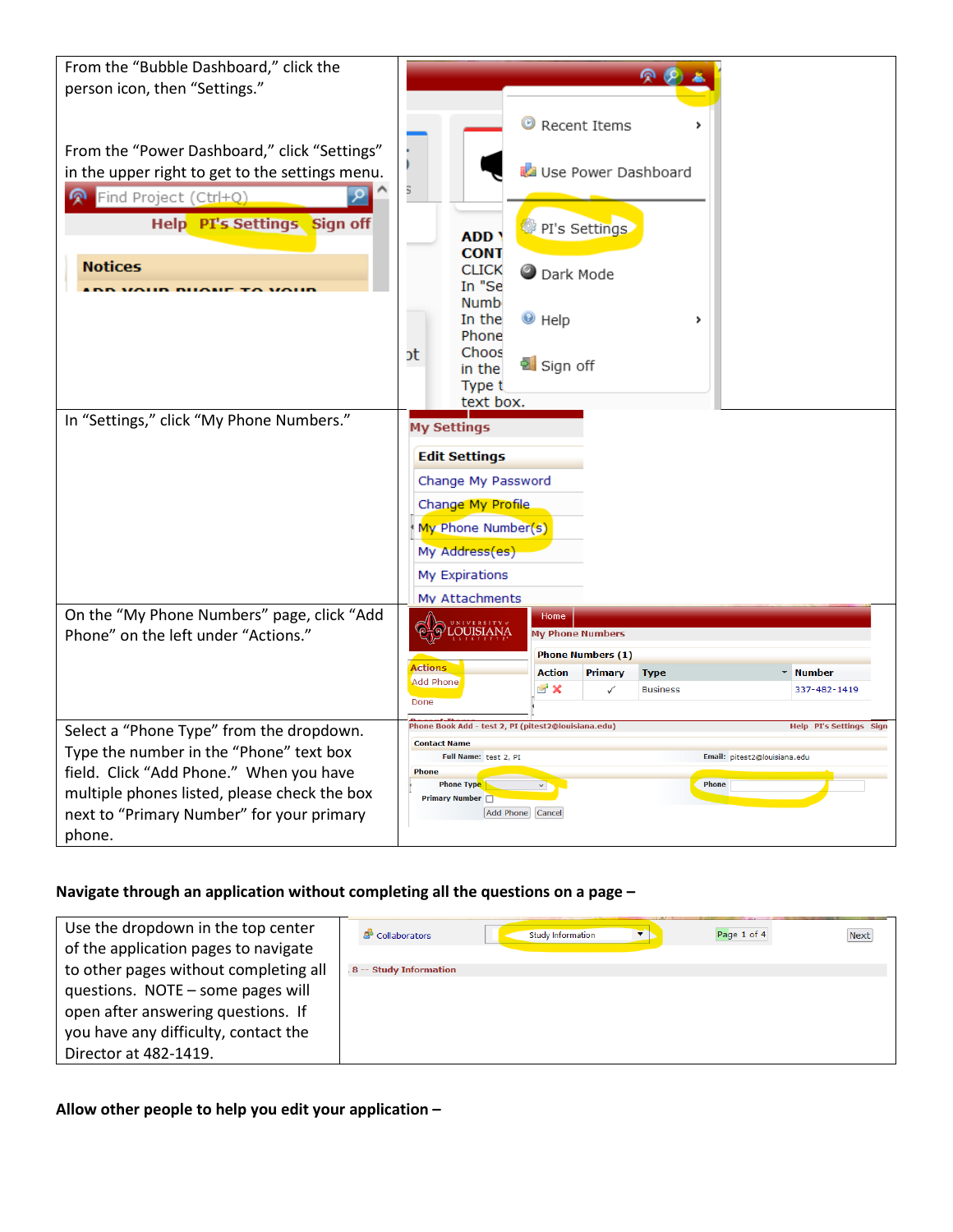